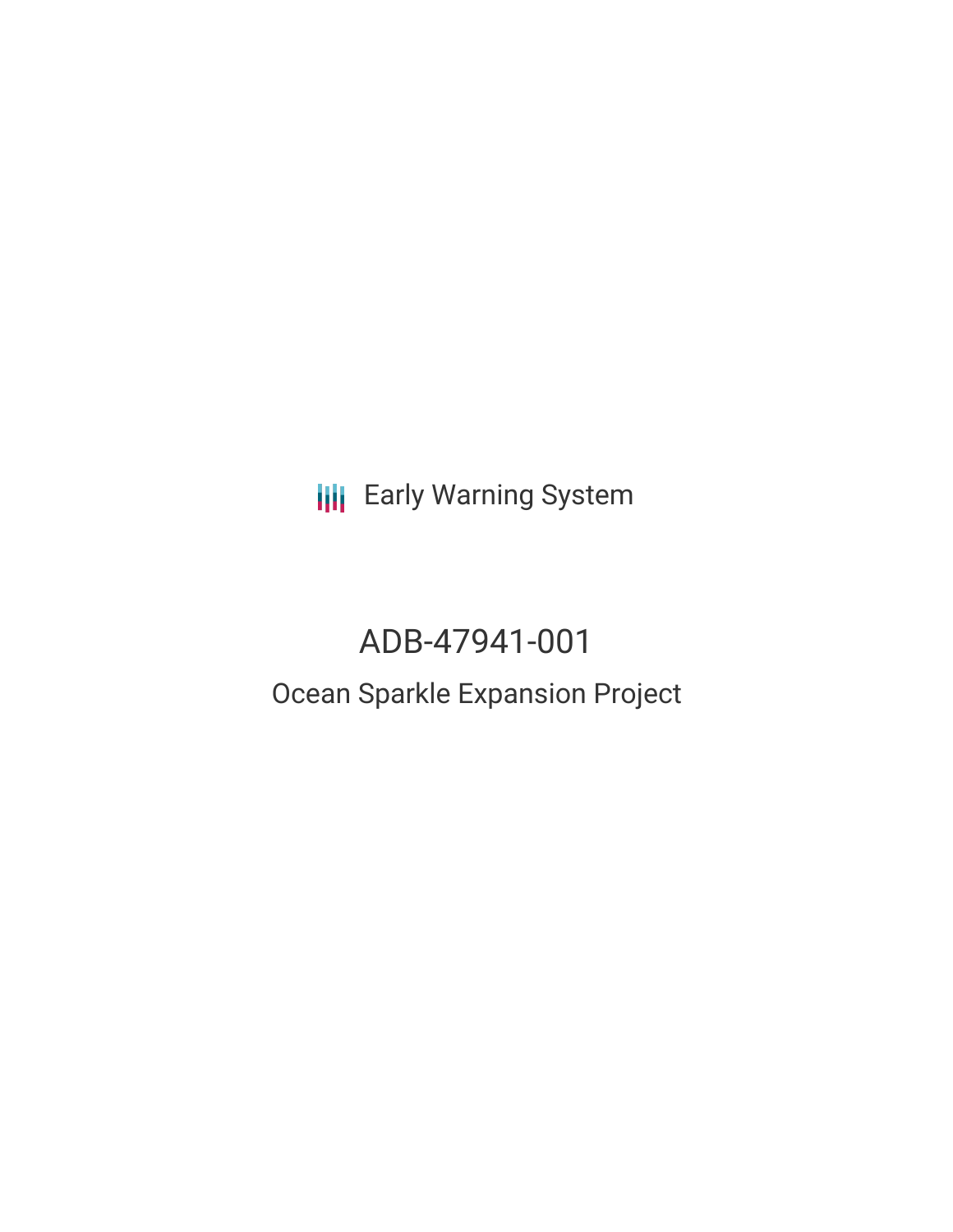

| <b>Countries</b>               | India                        |
|--------------------------------|------------------------------|
| <b>Financial Institutions</b>  | Asian Development Bank (ADB) |
| <b>Status</b>                  | Approved                     |
| <b>Bank Risk Rating</b>        | B                            |
| <b>Voting Date</b>             | 2014-10-24                   |
| <b>Borrower</b>                | Ocean Sparkle Limited        |
| <b>Sectors</b>                 | Industry and Trade           |
| <b>Investment Type(s)</b>      | Loan                         |
| <b>Investment Amount (USD)</b> | \$322.27 million             |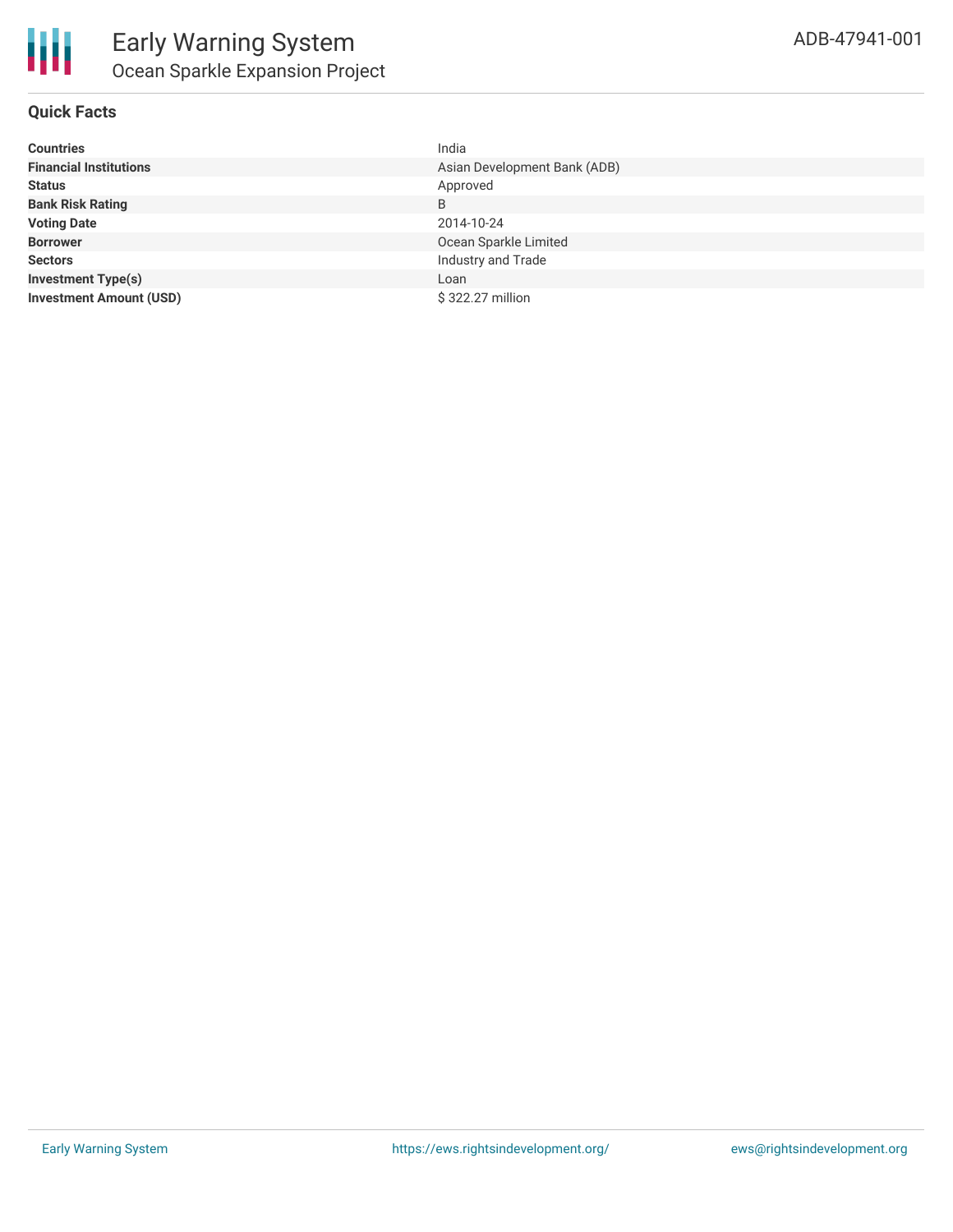

### **Project Description**

This project finances the expansion of Ocean Sparkle Limited capital expenditure plan; a plan that will send vessels to ports in India and South Asia markets to enhance the efficiency of the ports through more competitive privately-run harbor towage, mooring and pilotage operations.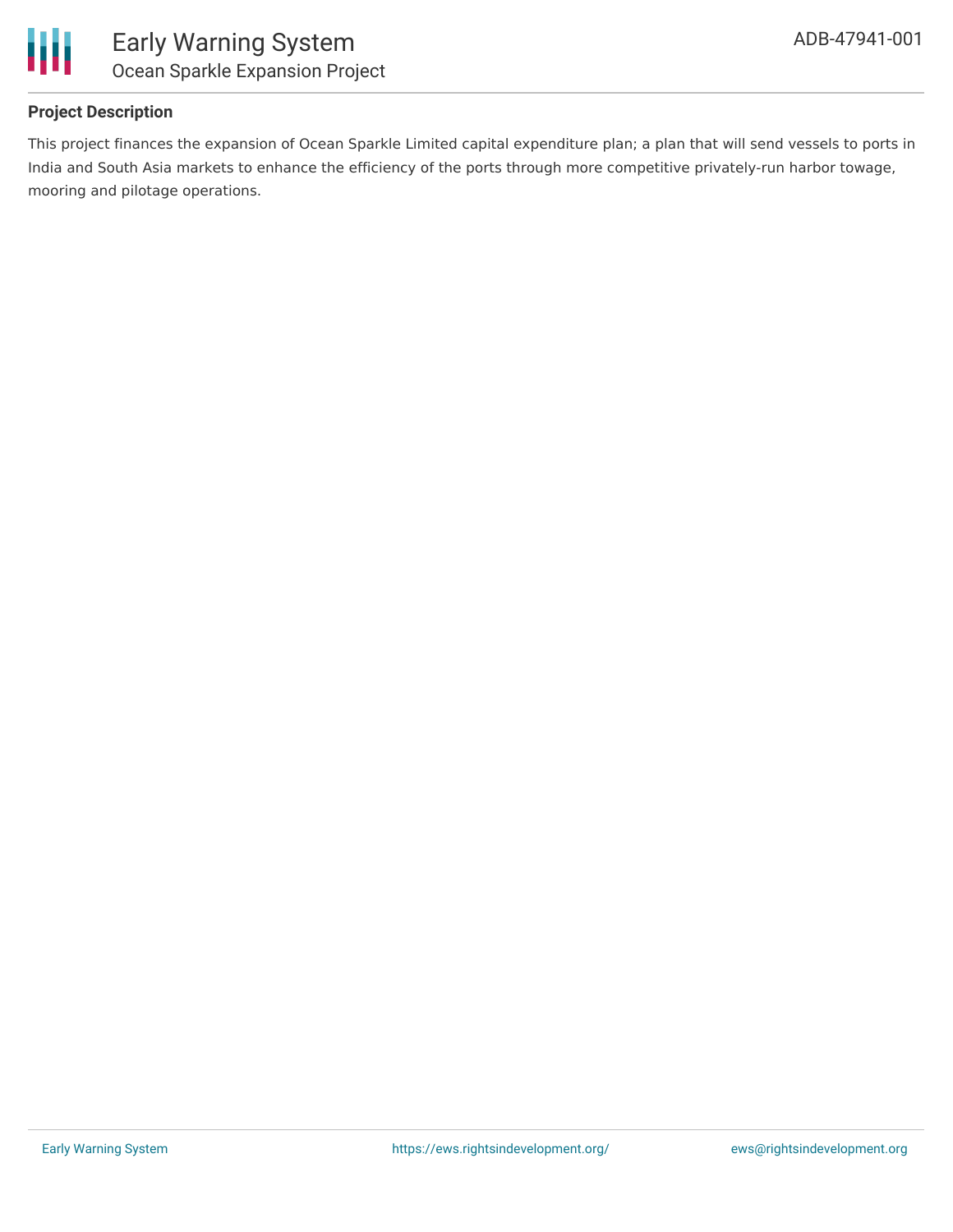

#### **Investment Description**

Asian Development Bank (ADB)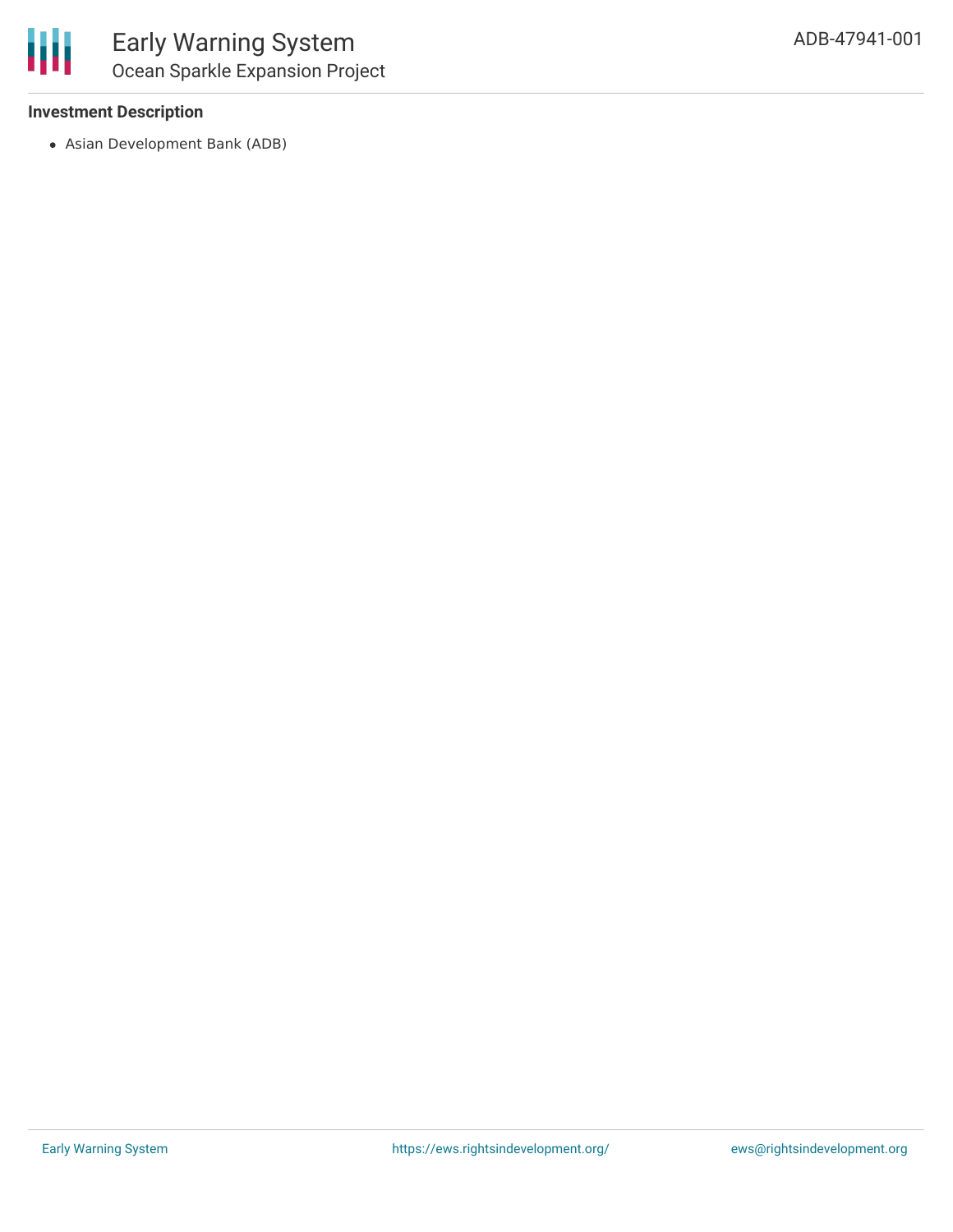

#### **Contact Information**

\*No contact available at time of writing

#### **ACCOUNTABILITY MECHANISM OF ADB**

The Accountability Mechanism is an independent complaint mechanism and fact-finding body for people who believe they are likely to be, or have been, adversely affected by an Asian Development Bank-financed project. If you submit a complaint to the Accountability Mechanism, they may investigate to assess whether the Asian Development Bank is following its own policies and procedures for preventing harm to people or the environment. You can learn more about the Accountability Mechanism and how to file a complaint at: http://www.adb.org/site/accountability-mechanism/main